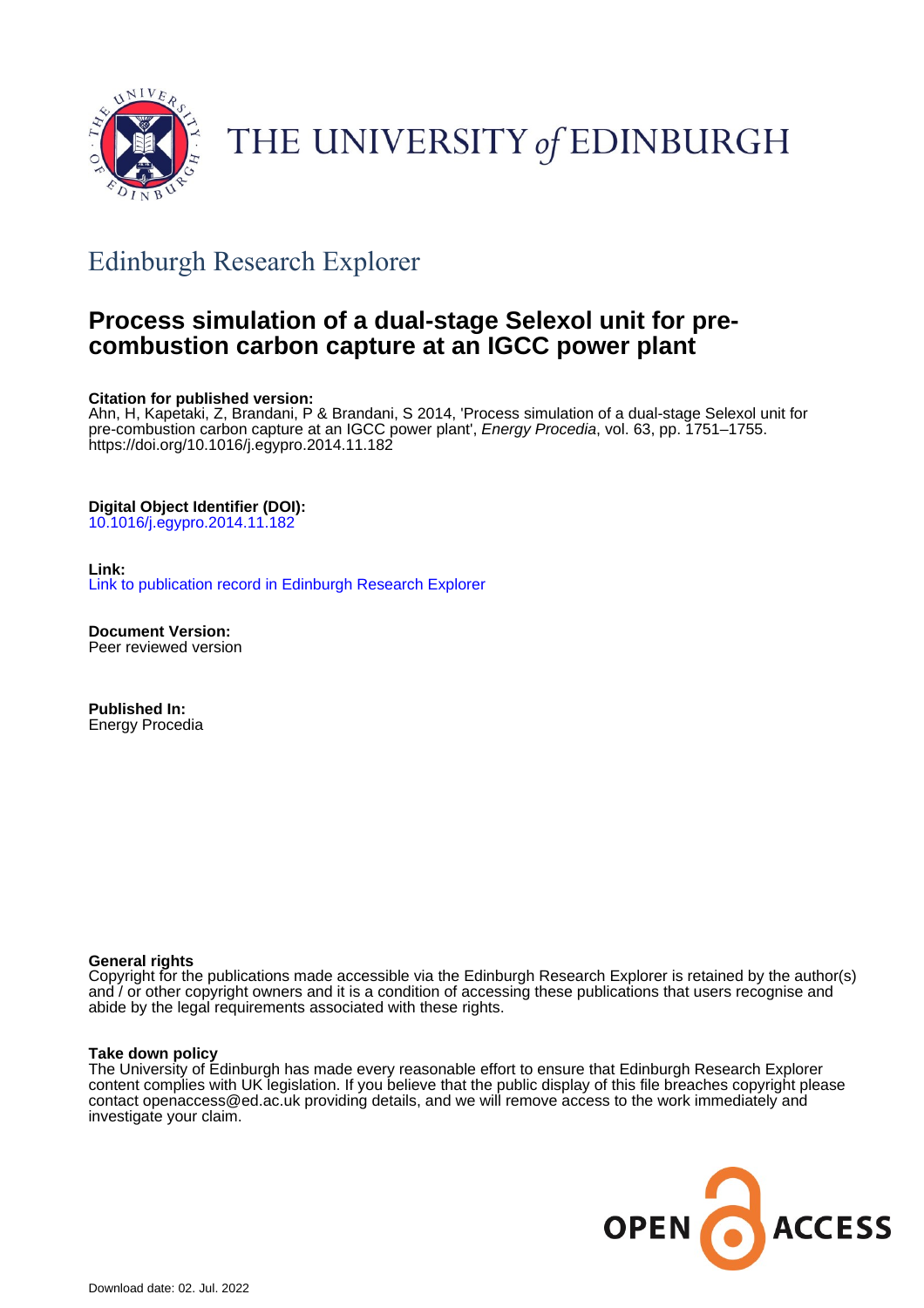



Available online at www.sciencedirect.com



Energy Procedia 63 (2014) 1751 - 1755

# GHGT-12

Energy

Procedia

# Process simulation of a dual-stage Selexol unit for pre-combustion carbon capture at an IGCC power plant

Hyungwoong Ahn\*, Zoe Kapetaki, Pietro Brandani, Stefano Brandani

*Scottish Carbon Capture and Storage Centre, School of Engineering, The University of Edinburgh, Edinburgh, EH9 3JL, UK* 

### **Abstract**

It is aimed to simulate a dual-stage Selexol process for removing  $CO<sub>2</sub>$  as well as H<sub>2</sub>S from the syngas typically found in the IGCC power plant with a dry-coal fed gasifier. Temperature-dependent Henry's law is employed in the process simulation to estimate the solubilities of gas components in Selexol. The operating conditions of dual-stage Selexol unit were found so as to meet simultaneously various specifications such as  $99+% H<sub>2</sub>$  recovery,  $90%$  or  $95% CO<sub>2</sub>$  recovery and  $99+% H<sub>2</sub>$  recovery. The power consumptions for auxiliary units and CO<sub>2</sub> compression estimated by the simulation are in good agreement with those reported in the literature [1]. It is shown that the conventional, integrated dual-stage Selexol unit can achieve 95% carbon capture rate as well as 90% by simply changing the operating conditions.

© 2013 The Authors. Published by Elsevier Ltd. © 2014 The Authors. Published by Elsevier Ltd. This is an open access article under the CC BY-NC-ND license (imp.//creativecommons.org/neenses/oy-ne-na/5.0/).<br>Peer-review under responsibility of the Organizing Committee of GHGT-12 (http://creativecommons.org/licenses/by-nc-nd/3.0/).

*Keywords:* Selexol; Pre-combustion carbon capture; Dual-stage Selexol process; Process simulation; Integrated Gasification Combined Cycle

### **1. Introduction**

Anthropogenic  $CO<sub>2</sub>$  emissions are being increasingly viewed as a major problem the humanity is facing. The Integrated Gasification Combined Cycle (IGCC) power plants have been gaining an attention due to their high electricity production efficiency and their ability to produce power with low environmental impact [2,3]. Since the 1990s there have been various researches on carbon capture from IGCC power plants. Doctor et al. [4] evaluated several commercially available CO<sub>2</sub> capture technologies that are incorporated into IGCC power plants for 90% carbon capture. Chiesa and Consonni [5] studied a Selexol process to recover 90%  $CO<sub>2</sub>$  from the shifted syngas and

<sup>\*</sup> Corresponding author. Tel.: +44-131-650-5891; fax: +44-131-650-6551. *E-mail address:* H.Ahn@ed.ac.uk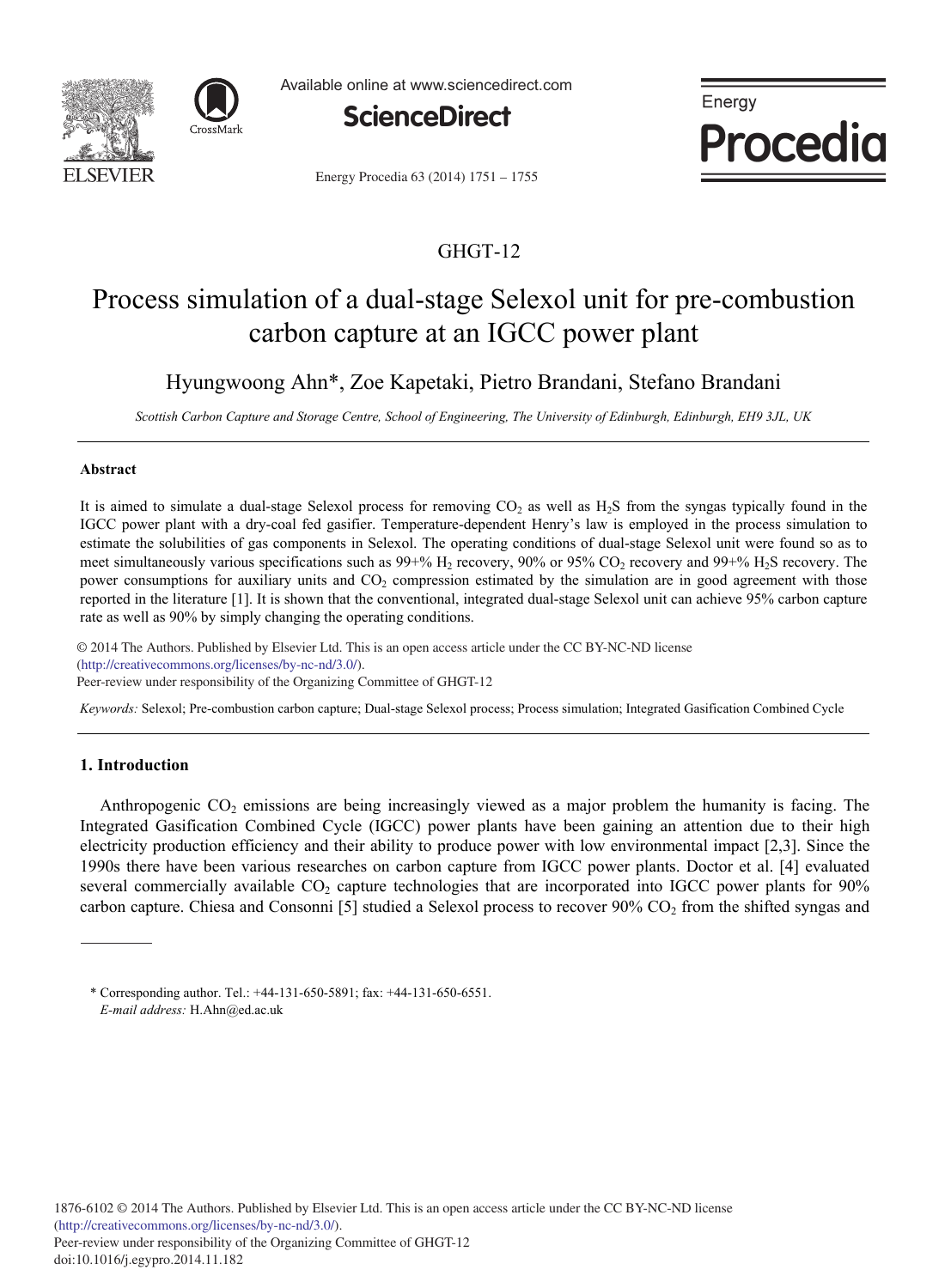they concluded that the addition of the Selexol process for carbon capture would result in 5 to 7 % reduction in the LHV-based power efficiency and around 40% increase in the cost of electricity. DOE NETL [6] investigated  $CO<sub>2</sub>$ capture from oxygen-blown, Destec and Shell-based IGCC power plants at the scale of a net electrical output of 400 MW with which a dual-stage Selexol process was integrated for capturing  $CO<sub>2</sub>$  at an overall capture efficiency of 87%. O'Keefe et al. [7] studied a 900 MW IGCC power plant integrated with a Selexol process for recovering 75% of the carbon that the coal feed contains. Davison and Bressan [8] compared the performances of several chemical and physical solvents including Selexol solvent for recovering 85% CO<sub>2</sub> from a coal-based 750 MWe IGCC. Cormos and Agachi [9] performed various case studies on 400 - 500 MW scale IGCC plants integrated with acid gas removal processes with several physical solvents including Selexol for 90+% carbon capture rate.

According to literature review on this issue, it is obvious that dual-stage Selexol units have been recognised as the most conventional absorption process for recovering  $H_2S$  and  $CO_2$  simultaneously. This is because

- 1) The solvent loss by its evaporation at the process is almost negligible due to the very low vapour pressure.
- 2) The CO<sub>2</sub> and H<sub>2</sub>S contained in the syngas can be recovered separately thanks to Selexol owning a good selectivity of  $H_2S$  over  $CO_2$ .
- 3) Selexol has a substantial  $CO_2$  solubility and it also has very low  $H_2$  solubility. Therefore the  $H_2$  loss by AGR unit can be reduced.

Regarding the design of acid gas removal processes using Selexol, Kohl and Nielsen [10] exhibited a simple twostage Selexol process where the 1<sup>st</sup> stage is for H<sub>2</sub>S removal and the  $2<sup>nd</sup>$  stage is for CO<sub>2</sub> removal. The simple twostage Selexol process was simulated by Robinson and Luyben [11]. Recently, Bhattacharyya et al. [12] presented the simulation results on a dual-stage Selexol process. Padurean et al. [13] reported an Aspen Plus simulation on a dualstage Selexol unit at  $70\%$ ,  $80\%$  and  $90\%$  CO<sub>2</sub> capture rate.

While most past researches have been made mainly on a basis of 90% carbon capture rate, this study shows the change of operating conditions to achieve up to 95% carbon capture rate.

### **2. Solubility model**

It is essential that process simulations for gas absorption and stripping should be implemented on reliable solubility model. Very few experimental data on the solubility of syngas components in Selexol solvent have been reported so far and good solubility models for this system are not easily available either. This is because Selexol solvent is not a pure component solvent but a mixture of various dimethyl ether of polyethylene glycol,  $CH_3O(C_2H_4O)$ <sub>n</sub>CH<sub>3</sub> where n changes in a range of 2 to 9.



Fig. 1. Solubility curve of  $CO<sub>2</sub>$  in Selexol at 25 °C.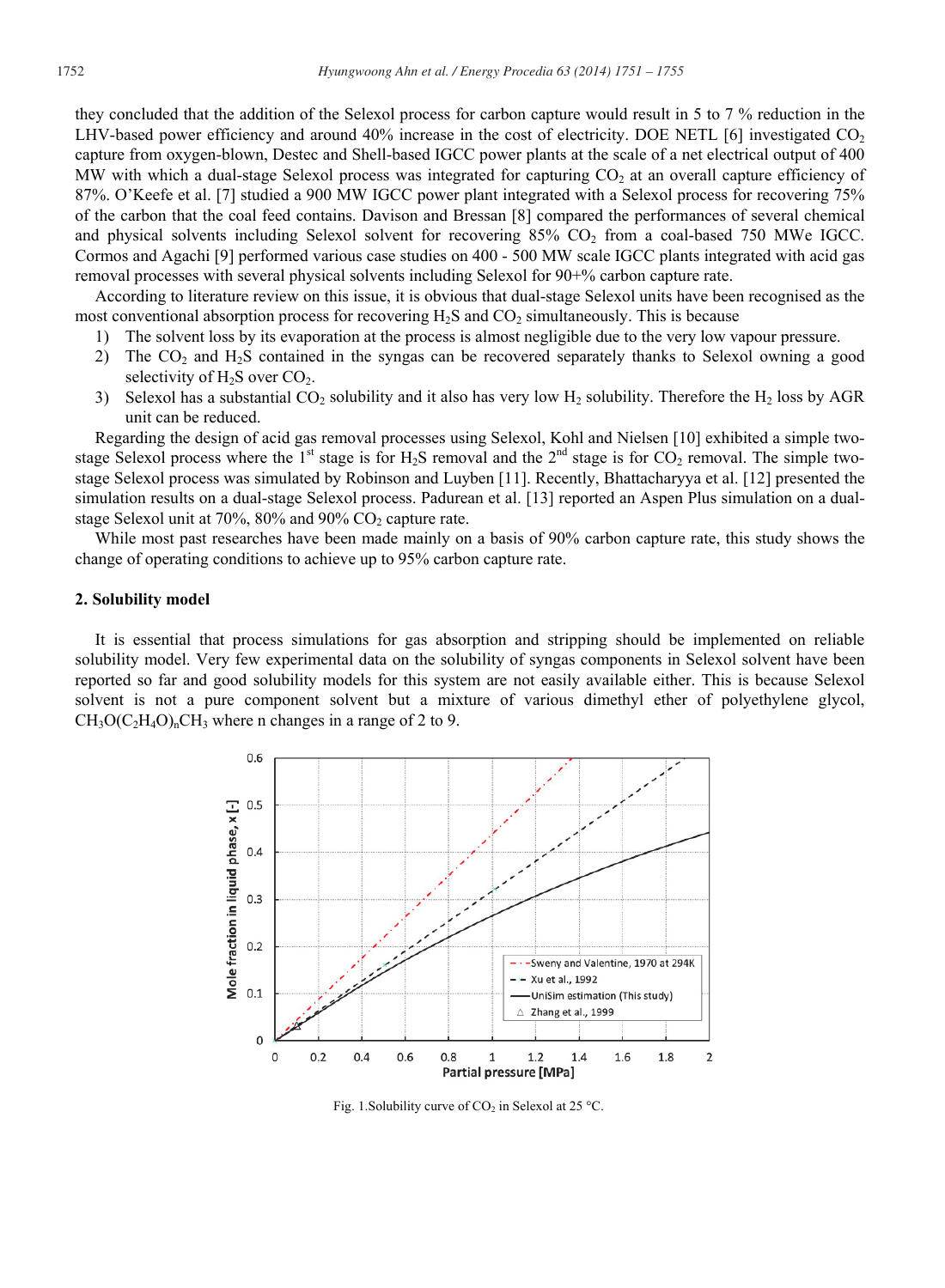The physical properties of Selexol solvent in the UniSim database were utilised without any modification in the process simulator except for the Henry constants. This is because the physical properties, such as molecular weight, density and heat capacity that UniSim contains are very close to what were reported in the references but the solubility data are not.

Sweny and Valentine [14] shows the Henry constants of  $CO_2$ , H<sub>2</sub>S, CH<sub>4</sub>, COS and CH<sub>3</sub>SH at 70 °F. Xu et al. [15] measured the solubility of  $CO<sub>2</sub>$  and  $H<sub>2</sub>S$  in a Selexol solvent at a very low partial pressure to obtain Henry constants at different temperatures. In Figure 1, the solubility data of  $CO<sub>2</sub>$  in Selexol are plotted given the Henry constants [14, 15]. The Henry constant by Xu et al. is in perfect agreement with the solubility data measured by Zhang et al. [16].

Compared to the corrected Henry constant, however, the Henry constants provided by UniSim database are too high to be used in the simulation without modification. Now that the Henry constants and their temperature dependency are known, it is possible to use them instead of the default values in UniSim database.

The Henry constants for CH<sub>4</sub>, CO and  $N_2$  are obtained based on their solubility relative to CO<sub>2</sub> reported in the reference [17, 18] assuming the selectivity is kept constant regardless of temperature.

Figure 1 also includes the solubility of  $CO<sub>2</sub>$  in Selexol estimated by UniSim using the modified coefficients. As expected, the estimated solubility data are in good agreement with those of the corrected Henry constants at a very low partial pressure. With increasing pressure, the estimated solubility deviates gradually from the straight line of Henry's Law due to non-ideal behaviour in the gas phase that is estimated by Peng-Robinson EOS.

#### **3. Dual-stage Selexol process with 90% carbon capture**

A conventional dual-stage Selexol process has been simulated using the newly estimated solubility data as discussed above. The temperature, pressure, gas composition and flowrate of a syngas feed to the dual-stage Selexol process are the same as those of the reference (DOE Case 6) [1]. The syngas properties reported in the reference has been confirmed to be correct by an independent process simulation [19]. It should be noted that the carbon capture rate include CO and CH<sub>4</sub> as well as  $CO<sub>2</sub>$  contained in the  $CO<sub>2</sub>$  product since Selexol is capable of capturing CO and CH4 too despite their relatively lower solubilities in Selexol.

 The process configuration of the conventional dual-stage Selexol unit is shown in Figure 2. In this simulation, a set of operating conditions was found with the following targets met at the same time.

- $H<sub>2</sub>$  recovery : 99+ %
- Carbon capture rate :  $90\%$  or  $95\%$
- $H<sub>2</sub>S$  recovery : 99.99+%

The CO<sub>2</sub> product purity can be maintained as high as  $97+$  mol% easily if the above-mentioned targets for the H<sub>2</sub> and H<sub>2</sub>S recovery are met. Also the H<sub>2</sub>S content in the CO<sub>2</sub> product can be less than 20 ppmv with the 99.99+% H<sub>2</sub>S recovery.

A raw syngas is sent at 23.9 $\degree$ C to a H<sub>2</sub>S absorber where H<sub>2</sub>S that it contains is preferentially absorbed by Selexol solvent coming from a  $CO_2$  absorber, hereinafter called  $CO_2$ -laden solvent. The H<sub>2</sub>S rich solvent leaving the H<sub>2</sub>S absorber flows to a  $H_2S$  concentrator followed by a flash drum in order to desorb  $CO_2$  out of the solvent and enrich H2S in the solvent. This is because the steam stripper for solvent regeneration makes the solvents free of the acid gases, i.e.  $CO_2$  as well as H<sub>2</sub>S would be stripped off the solvent and included in the overhead sour gas stream. If a very high carbon capture rate is required or a H2S mole fraction in the sour gas needs to be maintained as high as possible, it is essential to desorb  $CO_2$  out of the H<sub>2</sub>S rich solvent before the rich solvent is fed to a H<sub>2</sub>S stripper. As the recovered gas streams generated from the  $H_2S$  enriching section also contain significant amount of  $H_2S$  as well as  $CO<sub>2</sub>$ , they cannot be sent directly to the  $CO<sub>2</sub>$  absorber but must be recycled to the H<sub>2</sub>S absorber.

The Selexol solvent should contain a small amount of water in it so that the water can be boiled off and used as a stripping gas in the H2S steam stripper. In this study, the Selexol solvent contains 5 wt% water. It is reported that the water content in Selexol solvent is typically kept less than 5 wt% since the Selexol solvent has the low viscosity of around 7 cP at  $20^{\circ}$ C but the viscosity increases gradually as the solution temperature is lowered and it also increases slightly with the addition of water [20]. The H2S stripper driven by LP steam can regenerate the solvent completely, i.e. the lean solvent contains neither  $CO<sub>2</sub>$  nor  $H<sub>2</sub>S$ .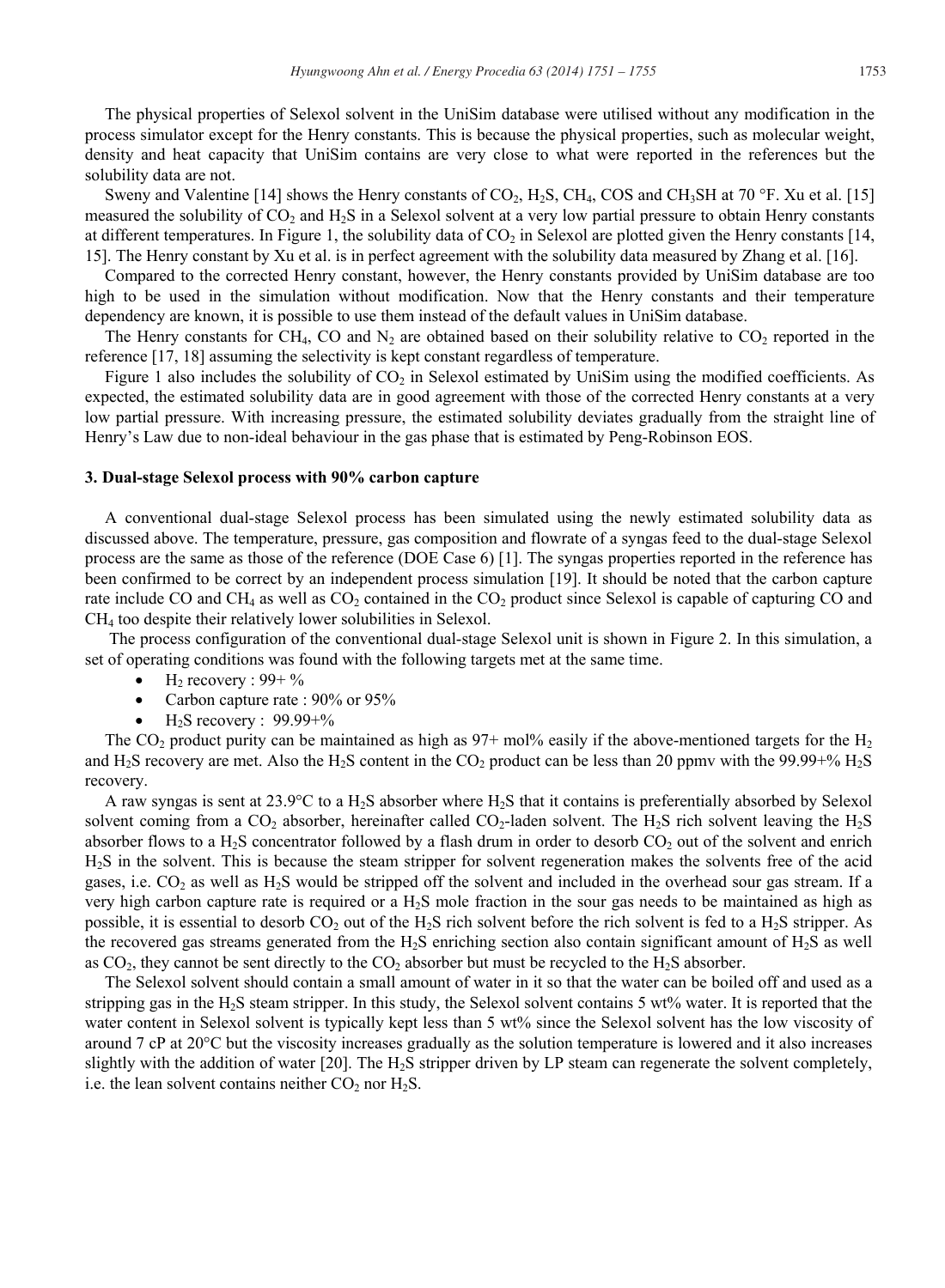

Fig. 2.Schematic diagram of a dual-stage Selexol unit with integrated solvent cycle.

The syngas leaving the  $H_2S$  absorber is sent to the  $CO_2$  absorber. There are two different solvents being used for capturing  $CO<sub>2</sub>$ . One is a lean solvent coming from the H<sub>2</sub>S stripper and being sent to the top of the stripper and the other is a semi-lean solvent originating from the last stage of flash drum trains and entering the middle of the column.

### **4. 95% carbon capture rate**



Fig. 3. Operating and equilibrium lines around CO2 absorber of integrated dual-stage Selexol unit at 90% and 95% carbon capture rates (solid lines: operating lines, broken lines: equilibrium lines, symbols: UniSim simulation results).

While it is also possible to achieve 90% carbon capture rate with unintegrated dual-stage Selexol unit, it is hard to reach 95% carbon capture rate by increasing the circulating solvent flowrate due to a pinch point being formed at the top end of the  $CO<sub>2</sub>$  absorber. One obvious way of avoiding such a pinch point at the top end is to feed both a lean solvent, i.e.  $CO_2$ -free solvent, to the top end and a semi-lean solvent to the middle of the column just as implemented in the integrated dual-stage Selexol unit. The  $CO<sub>2</sub>$ -free lean solvent flow gives rise to a discontinuity of operating line so that there are room for improving the carbon capture rate. Simply increasing the CO2-free, lean solvent flowrate makes it possible to improve the carbon capture rate up to 95%.